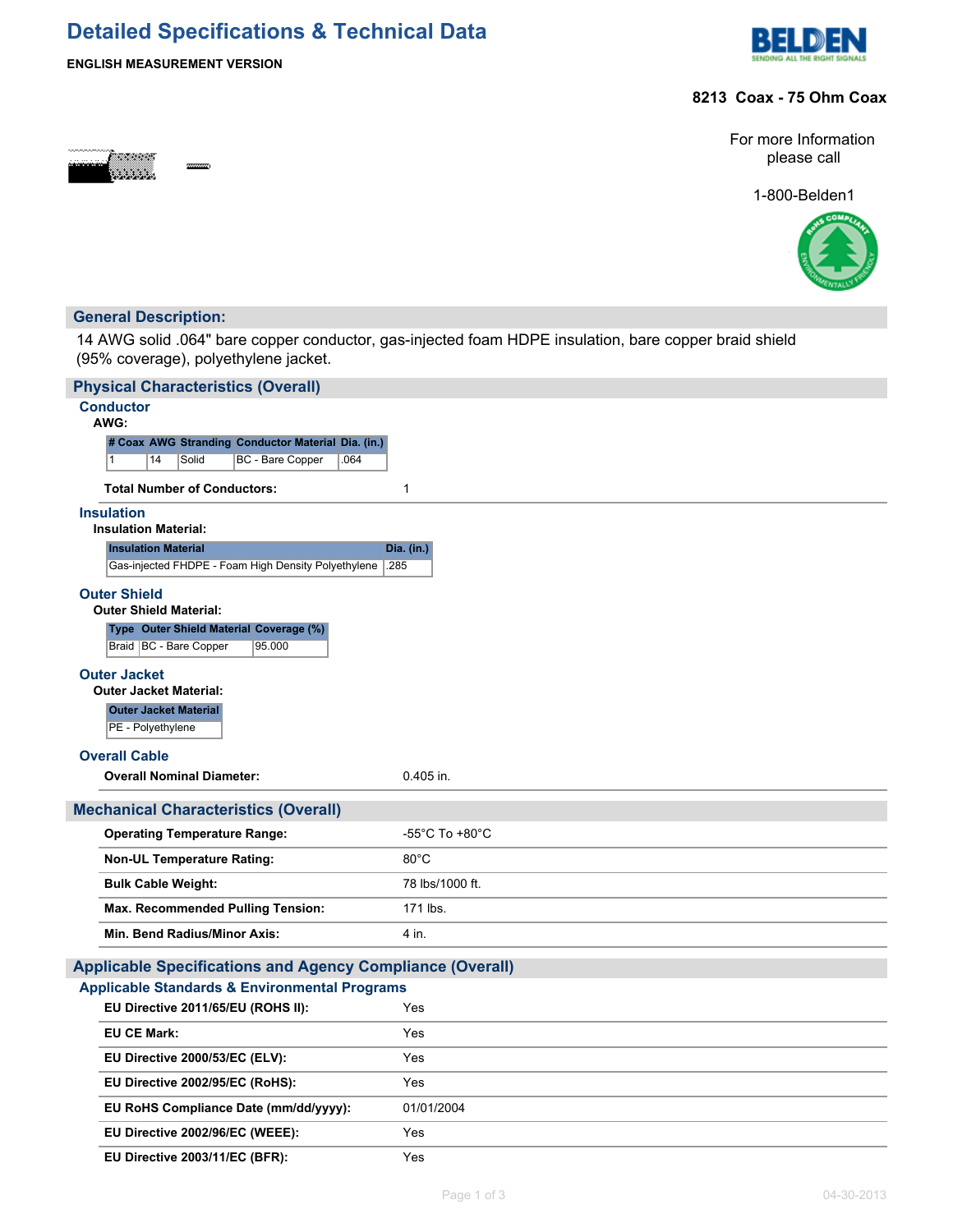# **Detailed Specifications & Technical Data**

#### **ENGLISH MEASUREMENT VERSION**



#### **8213 Coax - 75 Ohm Coax**

| CA Prop 65 (CJ for Wire & Cable):           | Yes  |  |  |  |  |  |
|---------------------------------------------|------|--|--|--|--|--|
| MII Order #39 (China RoHS):                 | Yes  |  |  |  |  |  |
| <b>RG Type:</b>                             | 11/U |  |  |  |  |  |
| <b>Suitability</b>                          |      |  |  |  |  |  |
| <b>Suitability - Indoor:</b>                | Yes  |  |  |  |  |  |
| Suitability - Outdoor:                      | Yes  |  |  |  |  |  |
| <b>Plenum/Non-Plenum</b>                    |      |  |  |  |  |  |
| Plenum (Y/N):                               | No   |  |  |  |  |  |
| <b>Electrical Characteristics (Overall)</b> |      |  |  |  |  |  |
| Nom. Characteristic Impedance:              |      |  |  |  |  |  |
| Impedance (Ohm)                             |      |  |  |  |  |  |
| 75                                          |      |  |  |  |  |  |
| Nom. Inductance:                            |      |  |  |  |  |  |
| Inductance (µH/ft)                          |      |  |  |  |  |  |
| .097                                        |      |  |  |  |  |  |
| Nom. Capacitance Conductor to Shield:       |      |  |  |  |  |  |
|                                             |      |  |  |  |  |  |

## **Capacitance (pF/ft)**

16.1

**Nominal Velocity of Propagation:**



**Nominal Delay:**

**Delay (ns/ft)**  $1.21$ 

**Nom. Conductor DC Resistance:**

**DCR @ 20°C (Ohm/1000 ft)**

2.6

**Nominal Outer Shield DC Resistance:**

**DCR @ 20°C (Ohm/1000 ft)**

 $\overline{1.1}$ 

**Nom. Attenuation:**

**Freq. (MHz) Attenuation (dB/100 ft.)**

| 1    | $\cdot$       |
|------|---------------|
| 10   | $\mathcal{A}$ |
| 50   | .9            |
| 100  | 1.3           |
| 200  | 1.9           |
| 400  | 2.9           |
| 700  | 4.1           |
| 900  | 4.8           |
| 1000 | 5.2           |

**Max. Operating Voltage - Non-UL:**

**Voltage** 300 V RMS

**Typical Structural Return Loss:**

|  | Description Freq. (MHz) Start Freq. (MHz) Stop Freq. (MHz) Typical SRL (dB) |     |    |
|--|-----------------------------------------------------------------------------|-----|----|
|  |                                                                             | 450 | 23 |

### **Notes (Overall)**

**Notes:** 100% sweep tested. 5 MHz to 450 MHz.